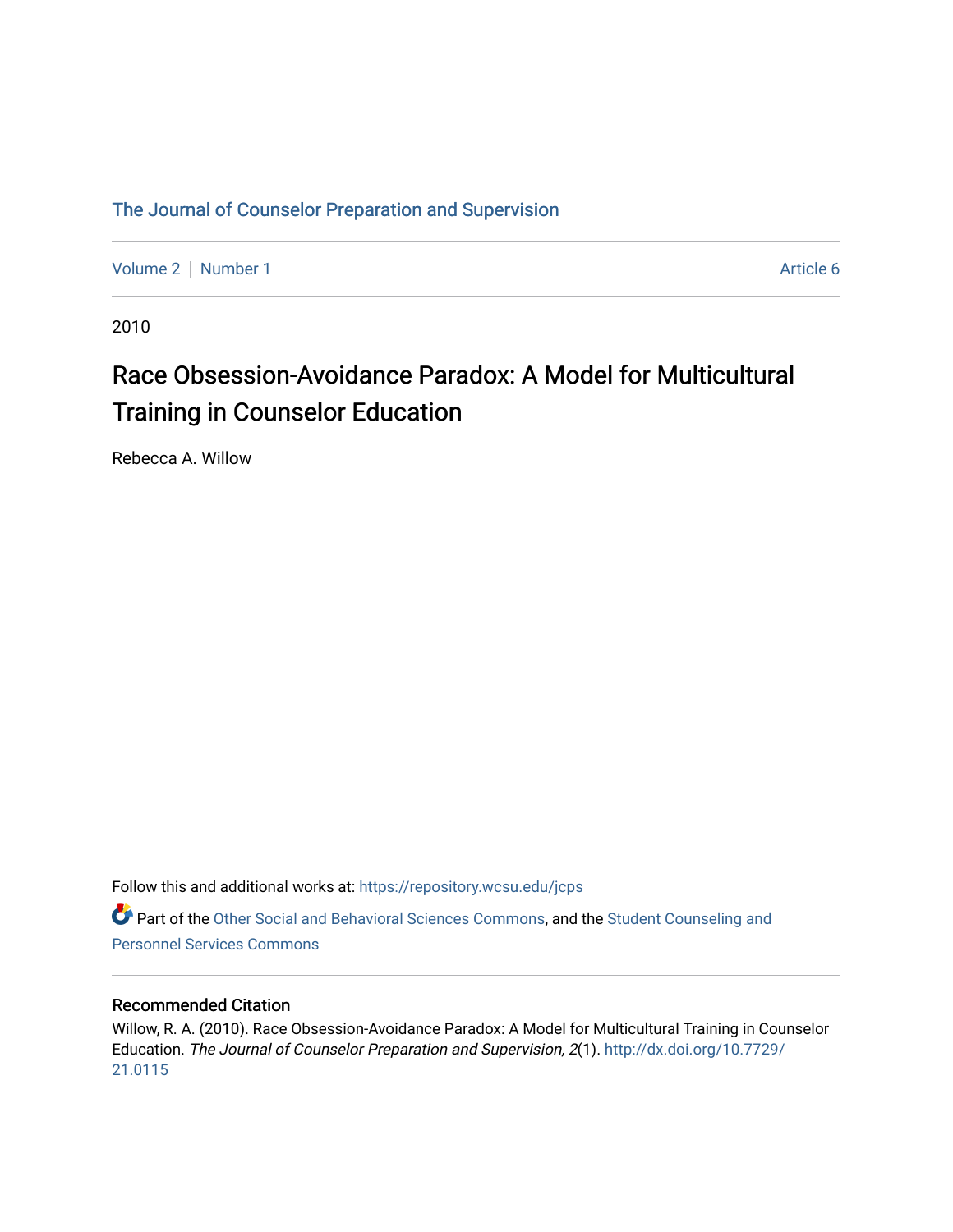## Race Obsession-Avoidance Paradox: A Model for Multicultural Training in Counselor Education

#### Abstract

The ability to discuss race-related issues is critical to multicultural competence. Counselor educators who address race-related issues in the classroom cite student resistance as a challenge to competency development. The Race Obsession-Avoidance Paradox (ROAParadox) identifies juxtaposed obsession and avoidance about race as a cultural phenomenon. The ROAParadox model was applied in a multicultural counseling course as a strategy for educating counseling students. Teaching scenarios illustrate the use of this model as a strategy to facilitate discussions on race relations and racism. Student responses and implications for teaching applications are provided along with recommendations for future research.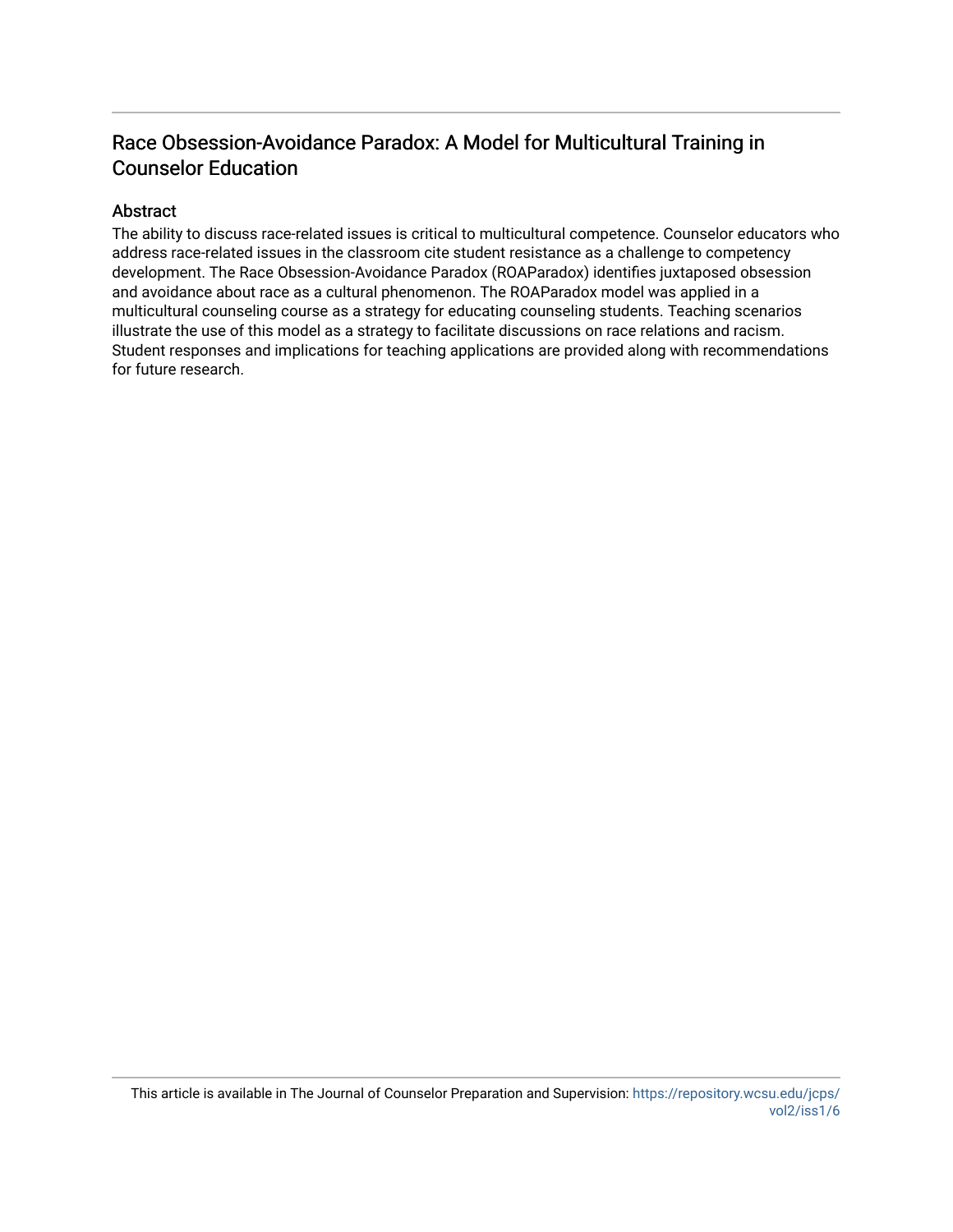# **Race Obsession-Avoidance Paradox: A model for multicultural training in counselor education**

#### Rebecca A. Willow

The ability to discuss race-related issues is critical to multicultural competence. Counselor educators who address race-related issues in the classroom cite student resistance as a challenge to competency development. The *Race Obsession-Avoidance Paradox* (ROAParadox) identifies juxtaposed obsession and avoidance about race as a cultural phenomenon. The ROAParadox model was applied in a multicultural counseling course as a strategy for educating counseling students. Teaching scenarios illustrate the use of this model as a strategy to facilitate discussions on race relations and racism. Student responses and implications for teaching applications are provided along with recommendations for future research.

 $\mathbf S$ pecific awareness, knowledge, and skills with regard to race relations are expected of multiculturally competent counselors. The Association for Multicultural Counseling and Development recommended areas of competency including exploration of racial identity, recognition of discomfort, biases, and attitudes, understanding the racial identity of others, and the cultural context of racial content

(http://www.amcdaca.org/amcd/ competencies.pdf, n.d.). The opportunity to address issues related to race and racism in counselor training is vital to the acquisition of multicultural competencies.

It is incumbent upon counselor educators to provide students with the opportunity to develop competencies needed to address race in a therapeutic setting. The ability to discuss racial and ethnic concerns within the counseling relationship is a critical force in counselor effectiveness whereas a lack of ability may impair the counselor-client relationship (Day-Vines, et al., 2007).

Researchers indicated that White counselors who discussed racial and ethnic differences with clients of color were rated

as more credible by their clients (Zhang & Burkard, 2008). Clients of color also rated those working alliances as more positive and stronger than did clients of color whose White counselors did not discuss racial and ethnic differences (Zhang & Burkard, 2008). In addition to consideration of therapeutic effectiveness is the ethical imperative which states that the ability to address client concerns related to race, ethnicity, and culture is the responsibility of all counselors (http://www.counseling.org/Resources/Code OfEthics/TP/Home/CT2.aspx). In fact, lack of competency in the area of race-related concerns may be viewed as an ethical violation due to its potential for client harm (Day-Vines, et al, 2007). Counselor educators are challenged to prepare counselors for racial and ethnic interaction. However, counselor educators report that facilitating educational experiences to address racism can be fraught with challenges (Alexander, Kruczek, & Ponterotto, 2005; Day-Vines, et al., 2007; Estrada, Frame, & Williams, 2004; Fier & Ramsey, 2005; Rothschild, 2003; Watt et al., 2009). Many of the challenges discussed were related to student anxiety

**Volume 2 Number 1 July 2010**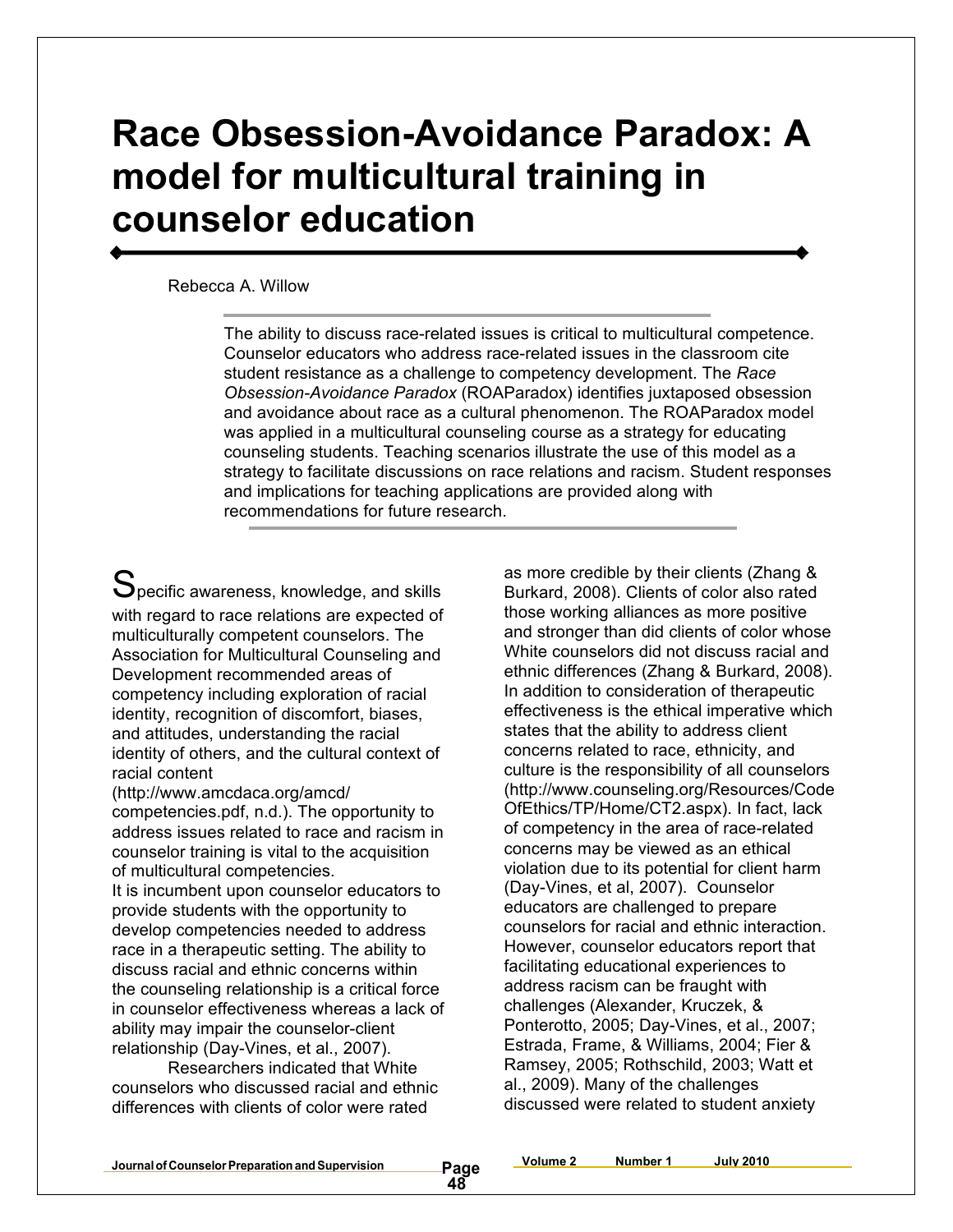and resistance to race-related dialogue. Swigonski (1999) reflected, "The task of constructively engaging students in the process of learning about racism can be daunting" (p. 124.). Further investigation into strategies that may help counselor educators prepare trainees to broach the subjects of race, ethnicity, and culture is needed (Day-Vines et al., 2007; Rothschild, 2003; Steele, 2008).

Race-related dialogue is foundational to development of counselor multicultural competencies. The purpose of this article is to describe a model that facilitates race-related dialogue. First, the Race Obsession-Avoidance Paradox (ROAParadox) is described. The paradox presents a framework for understanding cultural influences on race relations. Second, the ROAParadox is presented in the form of a model that visually depicts the paradox. Finally, teaching scenarios that illustrate the application of the model in a multicultural counseling course are presented. Student responses and implications for teaching strategies are provided and recommendations for future research are explored.

#### **The Race Obsession-Avoidance Paradox (ROAParadox)**

The Race Obsession-Avoidance Paradox (ROAParadox) is a phenomenon that emerged based on an extensive review of the last two decades of literature on race relations and racism in the United States (Willow, 2003; Willow, 2008). Although I noted many factors that have influenced race relations in the United States, the themes of obsession and avoidance were remarkable because of their frequent repetition throughout the literature. The ROAParadox describes the simultaneous existence of these two themes which creates a previously unarticulated sociocultural paradigm that may be used to view race relations and racism in the United States. *Race relations* refers to the way people "get along" racially and to a general sense of racial climate. *Racism* refers to the

system of oppression based on racial prejudice and power. The phenomenon is further detailed by examination of the two disparate elements of the paradox, obsession and avoidance.

#### **Obsession**

Obsession refers to a recurring and habitual focus, preoccupation, or fixation. The term obsession captures the tenor of race relations in America. Terkel (1992) interpreted this national climate in his work, *Race: The American Obsession.* Obsession accurately reflects the tone of social science literature related to race. D"Souza (1999) discussed America"s "neurotic obsession with race that maims our souls" (p. 431). Michaels (2006) portrayed the United States as "eager to keep race at the center of the American experience" (p. 49). These references are representative of the obsession theme throughout the social science literature on racism.

Professional counseling literature also reflects this fixation on race. For example, Day-Vines, et al. (2007) described counseling within "a racially-charged society" (p. 402). Tomlinson-Clarke and Wang (1999) noted that within counselor training contexts, "silence…screams, begging to have issues of race and racism addressed" (p. 160). Lee observed that, "Race is the big dead elephant in the room" (as cited in Kennedy, 2007, p. 24). Lappin and Hardy (1997) stated that "therapy in the United States occurs in one of the most race-conscious countries in civilized society today" (p. 47). The theme of racial obsession is consistently represented in popular, social science, and counseling literature.

#### **Avoidance**

The other major theme throughout the literature on race is the propensity toward avoidance, which refers to the act of dodging or denying. Representative comments illustrate this recurrent theme. For instance, "talking about racism is one of

**Journalof CounselorPreparation andSupervision Page**

**Volume 2 Number 1 July 2010**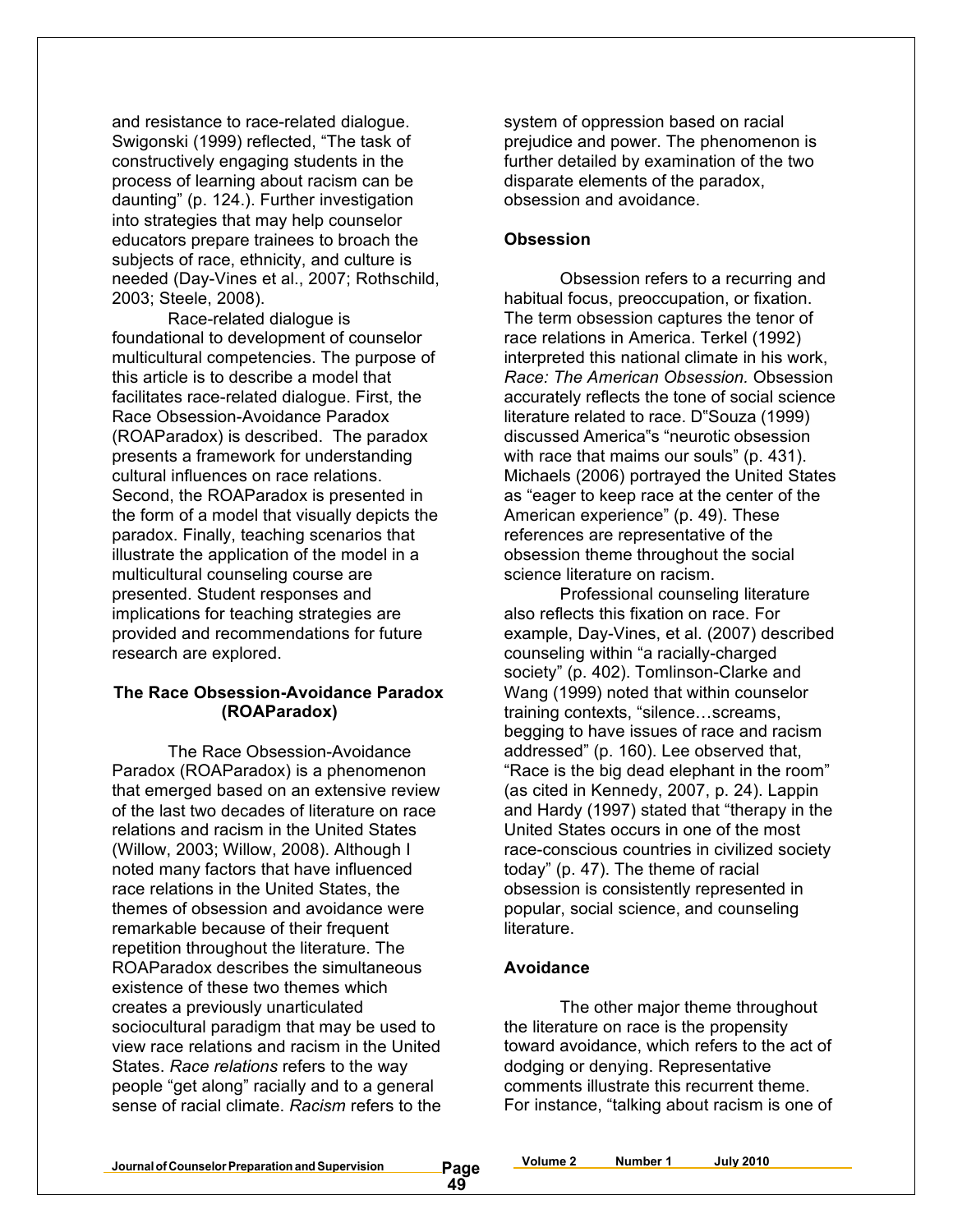the most difficult endeavors in America . . . The color line is a curtain of silence" (Shipler, 1997, p. 473). In addition, "racial inequality persists in the United States, even if it does not have an urgent place on our national agenda and it is not fashionable to discuss it…" (Shapiro, 2004, p. xi). Similar observations are reflected throughout the social science literature. The tendency to self-consciously shy away from frank and open discourse on the topic of racism is well-documented.

Likewise, the counseling literature reflects the theme of avoidance. Lee said, "We are still so reluctant as a nation to talk about [race]" (as cited in Kennedy, 2007, p. 24). Bernard and Goodyear (2004) referred to counseling in a culture that is "phobic about race" (p. 125). Lappin and Hardy (1997) stated,

Although race is one of the principle ways in which the self is defined, it is often ignored in virtually all areas of clinical practice. Clients, trainees, and supervisors alike whose lives are impacted profoundly by skin color and/or racial identity are often expected to deny this dimension of themselves in therapy and supervision. (p. 48)

The tendency to avoid racial content in counseling is a widely addressed theme throughout the multicultural counseling literature. Estrada et al. (2004) stated that discomfort and avoidance of addressing race in therapy resulted in the marginalization of racial issues and was perpetuated by counselor trainees who were inadequately prepared for diverse clinical practice. A motif of silence on racial issues in therapeutic sessions is "like a system whose shared denial evolves over time" (Lappin & Hardy, 1997). The theme of avoidance of race-related topics is consistent and repeated throughout the examined literature.

#### *The Paradox*

Obsession is defined as preoccupation or the focus of energy. Avoidance is defined

as evasion or the withdrawal of energy. I have termed the phenomenon the *Race Obsession-Avoidance Paradox* (ROAParadox*).* Although they are contradictory, the concepts of obsession and avoidance are both valid descriptors of the nation"s racial climate. These contradictory themes elucidate a paradox that identifies a paradigm for examination of race relations in the United States. Because this is a sociocultural phenomenon, individualized experience with race relations occurs within the context of this paradox. The examination of the ROAParadox through the use of Bronfenbrenner"s (1979) ecological systems theory is useful to describe the experience of the individual within a sociocultural environment.

#### **The ROAParadox as a macrosystem phenomenon**

Bronfenbrenner"s (1979) ecological systems theory identified the significance of understanding human development within the context of the multi-layered environment. He articulated the bidirectional interaction among the environmental layers and between the individual and the environment. Bronfenbrenner"s ecological model was depicted using concentric circles or layers surrounding the individual in the center. The innermost layer was the microsystem, which referred to the setting in which the individual lives, for example, the family. The mesosystem referred to relations between microsystems, for example the relationship between family and teacher. The exosystem included the social settings or broader community in which the individual lives, for example, a workplace or school system. The macrosystem described the culture in which individuals live, and included values and customs. The chronosystem, referred to environmental events and sociohistorical circumstances, such as an earthquake. The ROAParadox is best described within an ecological model as an element that exists within the macrosystem. The review of the literature suggested that the

| Journal of Counselor Preparation and Supervision | <b>July 2010</b><br>_Number |  |
|--------------------------------------------------|-----------------------------|--|
| age<br>IJυ                                       |                             |  |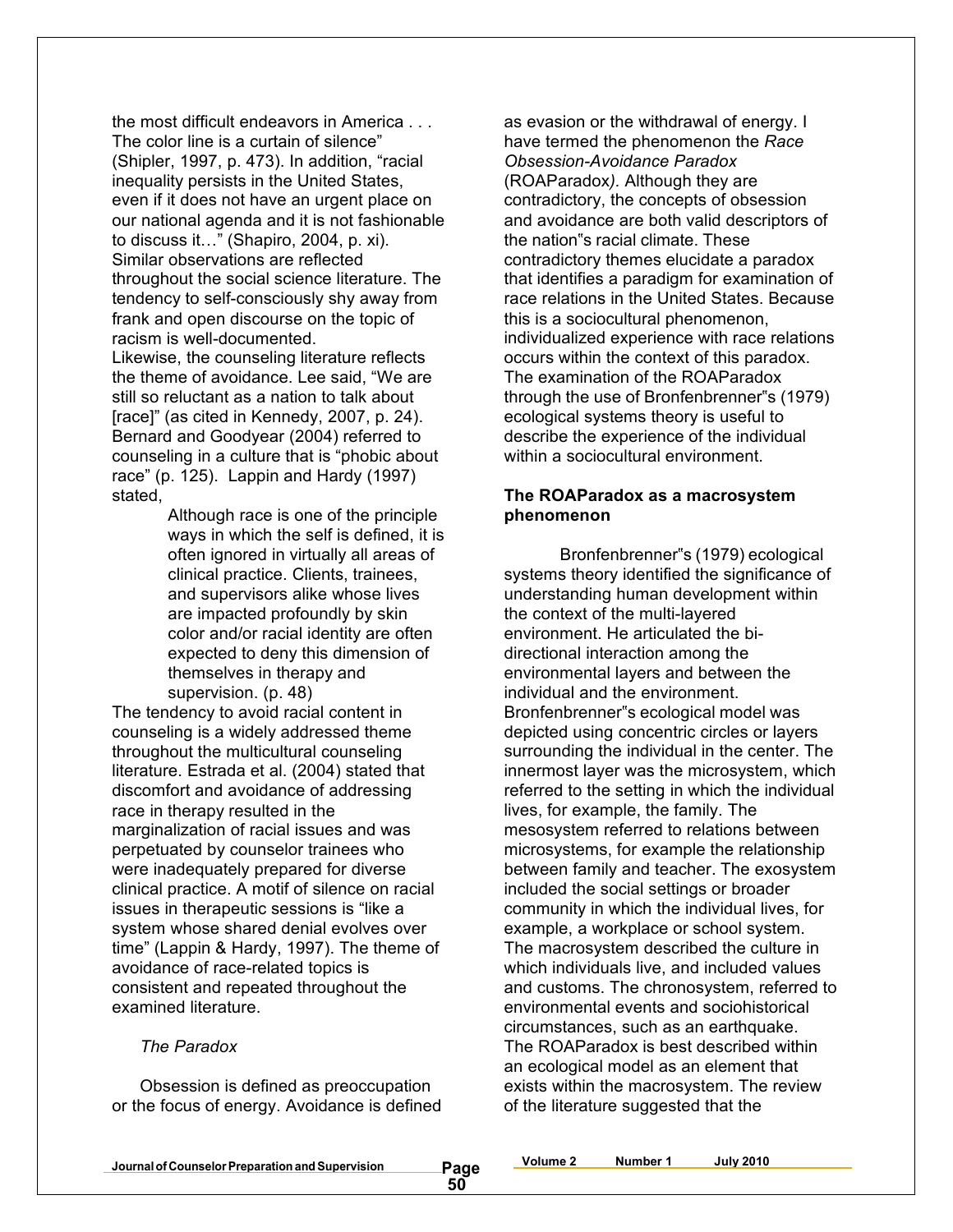ROAParadox is a cultural phenomenon embedded in the national consciousness.

W.E.B. Dubois has been commonly quoted as having described race in 1903 as *the problem* of the twentieth century. Similar sentiments are still used in contemporary references to race relations (Castillo, et al., 2006; Johnson, 2006; Michaels, 2006). Significant social and political progress has been made to uproot oppressive forces and to improve the lives of people of color in the United States (Dalton, 1995). At the same time, the national climate continues to be characterized by perpetuation of the basic elements of obsession and avoidance of racial issues (Constantine, 2007; Miller & Garran, 2008**;** United States Department of Justice, 2009). The ROAParadox offers a view of how the opposing forces of obsession and avoidance may act as an impediment to progress on race relations in the United States. The usefulness of the ROAParadox is supported by its description of the essential lack of change in the nation"s historical racial climate. As such, the ROAParadox describes a factor within the macrosystem that shapes the individual"s experience with race and racism.

Other constructs that address individual experience with race-related material are racial identity development theories. Racial identity theories describe race-related development with a focus on the individuals" management of race-related material (MacAuliffe, 2008). The racial identity development of individuals is dictated largely by racial group membership. White people and people of color develop differently based on their sociocultural experience. Racial identity theories focus on individual development.

The ROAParadox focuses on the macrosystems influence or sociocultural context that affects all individuals in the United States. This does not suggest that the effects of the ROAParadox on individuals or groups are unilateral. As with any macro-level cultural factor, the influence of that factor is filtered through various group and individual identity factors.

However, the existence of this paradox at the macrosystems level serves to frustrate racial engagement, and poses an obstacle to race-related dialogue. Therefore, the elements of the paradox, obsession and avoidance, may contribute to frustration of racial healing.

It is within the same context that counselors develop multicultural competencies. Clearly, counselors are subject to the same forces of socialization as the general population. Counselors grappling with development of race-related competencies may benefit by understanding the macrosystem influence of the ROAParadox. Moreover, unlike the general public, it is incumbent on multiculturallycompetent professional counselors to understand the potential implications of such sociocultural phenomena, and to develop abilities to address issues that involve race in the therapeutic environment. Impediments to dialogue such as those illustrated by the ROAParadox are significant because a willingness to engage in racial discourse is considered essential to the reduction of anxiety about race (Dalton, 1995; Hudson & Hines-Hudson, 1999; Johnson, 2006; Kivel, 1996; Rothschild, 2003). Furthermore, the need for counselors to engage in racial dialogue in order to develop multicultural competencies is widely asserted by counselor educators (DeRicco & Sciarra, 2005; Estrada, et al., 2004; Rothschild, 2003). It is the role of counselor educators to create pedagogical strategies to facilitate race-related skill development.

#### **The Race Obsession-Avoidance Paradox (ROAParadox) Model**

The ROAParadox articulates a cultural phenomenon that influences the individual experience of race relations. In order to facilitate race-related discussions in the classroom, I designed the ROAParadox model to aid in the explanation and presentation of the phenomenon (see Figure 1). A model is defined as a "simplified description of a system" (Abate, 1997, p. 509). Models may be criticized for

**Volume 2 Number 1 July 2010**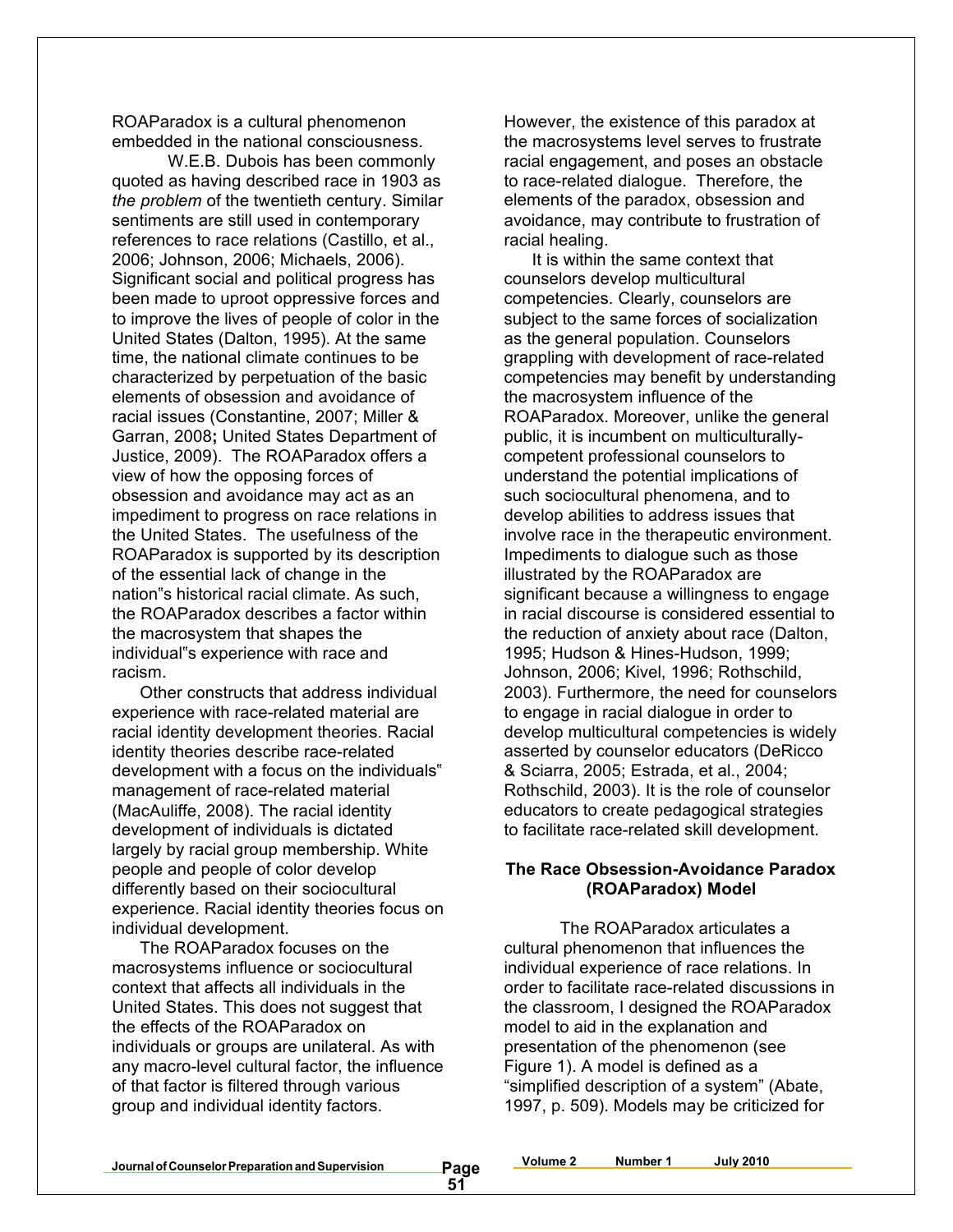their tendency to oversimplify or reduce complex concepts. However, they are useful to educators to present complicated systems in an easily understood manner. The two themes in the ROAParadox model, obsession and avoidance, are represented by opposing arrows that come together at a focal point. The center dot symbolizes the impasse that stymies open engagement and healing of racial issues. Meaningful symbols are incorporated. The ideogram means "avoid" in the hobo or gypsy sign system. The numeral II is the alchemist sign for "fixation". The integration of these symbols into the same figure further symbolizes the paradox. The ROAParadox model is a visual depiction of the paradoxical phenomenon that juxtaposes racial obsession and avoidance in the United States.

#### **Use of the Race Obsession-Avoidance Paradox (ROAParadox) model in counselor preparation**

I am a counselor educator and associate professor in a CACREPaccredited Community Counseling program at a private, mid-Atlantic, co-educational university. I used the ROAParadox model in a course entitled, *Multicultural Issues in Counseling*. My students ranged in age from twenty-five to forty-five and most were raised in the regional area. Students were 90% female and predominantly White, while approximately three percent identified as African American or multiracial. The model was used as a tool to interpret the cultural climate of race relations in the United States and its impact on the racerelated experiences of individuals. I used the paradigm to promote understanding and facilitate dialogue on race relations and racism with counseling students. The ROAParadox model was introduced in a *Multicultural Issues in Counseling* course because of its relevance to my course content which includes discussions on racism. When facilitating race-related

discussions, it was important to create a safe classroom environment.

#### **Establishment of Safe Environment**

Students" resistance in multicultural classes can be rooted in their resistance and lack of preparedness to manage the emotions that emerge during discussions of race (Mio & Barker-Hackett, 2003; Steele, 2008; Watt et al., 2009). When difficult dialogues are introduced in the classroom, it is important to establish a respectful training climate (Utsey, Gernat & Hammar, 2005). I acknowledged the intense work expected in the course and asked the class to establish ground rules that would allow them to feel safe in taking personal risks, being vulnerable, and challenging one another or me during the course. I informed them that they may anticipate feeling a possible range of emotions like anger, guilt, shame, frustration, fear, and hurt. I required students to complete a weekly reflection paper to channel their reactions and feelings. Students were reminded that, "this is difficult work" that contradicts cultural norms. Open discussion of race relations and racism counters common social practices (Swigonski, 1999). This makes the establishment of clear classroom norms essential for providing a safe and trusting therapeutic environment.

#### **Establishment of Sociocultural Context**

Within the course, I emphasized a systemic view of privilege and oppression with assigned readings, classroom discussions, experiential assignments, and lectures. Consistent with this philosophy, I presented the ROAParadox as a systemically-rooted, macrosystems level obstacle to racial dialogue. This represented a paradigm shift for students in their understanding of why they may lack selfefficacy with regard to racial issues. My use of the model gave them permission to "not know" how to discuss race and other forms of oppression because they were raised in a culture that discourages such conversation.

**Journalof CounselorPreparation andSupervision Page**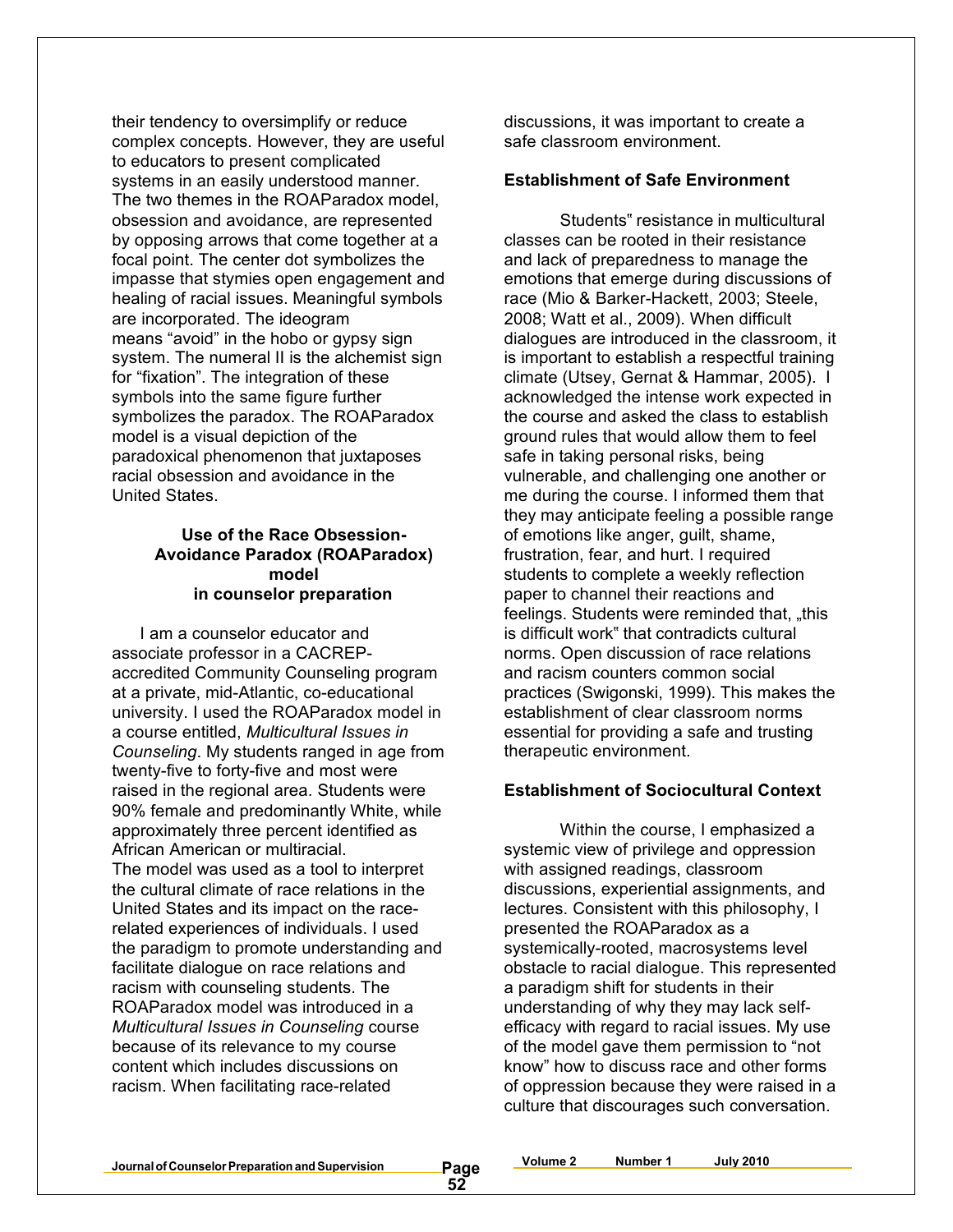One implication of ROAParadox is that failure to acknowledge the context of cultural awkwardness about race promotes an inadequate understanding of the individual"s experience with race-related issues. I suggested that this recognition of the macrosystems level influence may require a paradigm shift. Conceptualization of oneself as influenced by a larger system that has discouraged honest discussions of race relations is a more accurate paradigm than to attribute one"s anxieties strictly to personal incompetence.

Articulation of the paradox is not intended as a rationalization for abdicating individual responsibility. However, it may validate individual anxiety and lack of competency regarding race. Multicultural competencies suggest that it is also critical to take individual responsibility for developing race-related competency. Use of the paradigm can promote the idea that counselors are responsible to challenge the pressures that create the paradox. In the following teaching scenarios, the pedagogical strategy of situating racial discomfort within a socio-cultural context seemed to ease classroom racial dialogue, and both validated and provided an explanation for the individual experience of race-related anxiety.

#### **Teaching Scenarios Illustrate Application of the ROAParadox Model**

The ROAParadox model was used in a classroom setting to: (a) offer an alternative paradigm to consider racism; (b) enrich understanding of macrosystem influences on individual experience of racial issues; (c) facilitate racial dialogue; (d) prompt student self-reflection. Three teaching scenarios are described. In the first scenario, use of the ROAParadox model prompted student self-reflection on a client relationship. In the second scenario, students used the model to contemplate contemporary racial attitudes. These examples depict how the ROAParadox model may be used to inform discussion of macrosystem influences on individual

experiences with racial issues. In the third scenario, use of the model provided an alternative paradigm to examine current political discourse. This example demonstrated how the ROAParadox model may be used to enrich discussion of contemporary cultural (macro) experiences. In each scenario, it was my observation that use of the model encouraged students" propensity toward racial dialogue and selfreflection. Student names and identifying features were masked in order to protect confidentiality.

#### **Teaching scenario #1**

This scenario provides an example of how I used the ROAParadox model in my multicultural class as a tool to stimulate student reflection on personal experiences with race relations and racism. A few weeks after I explained the ROAParadox in my multicultural class, a student volunteered to share her reflections on the application of the paradox. Michelle worked in a residential treatment facility (RFT) for adolescents. Michelle is White, as were most of the other counselors at the facility. The clients who they served were mostly African American or Hispanic.

Discussion of the ROAParadox caused Michelle to reflect upon her experience at the RTF. She recalled feeling defensive about her treatment of the clients and believed that she needed to prove to them that her behavioral decisions were not racially-based. She described her feelings of discomfort as a distraction from her work with clients and a barrier to authentic relationships. She reported that she did not feel empowered to explore or express her discomfort because she observed that there was a culture of silence surrounding the interracial environment at the institution. She shared that only a few days before she left that position she had an occasion to speak with an African American client about the unacknowledged racial dynamic between the two of them. Michelle described that conversation as "freeing" and wished that it had occurred much earlier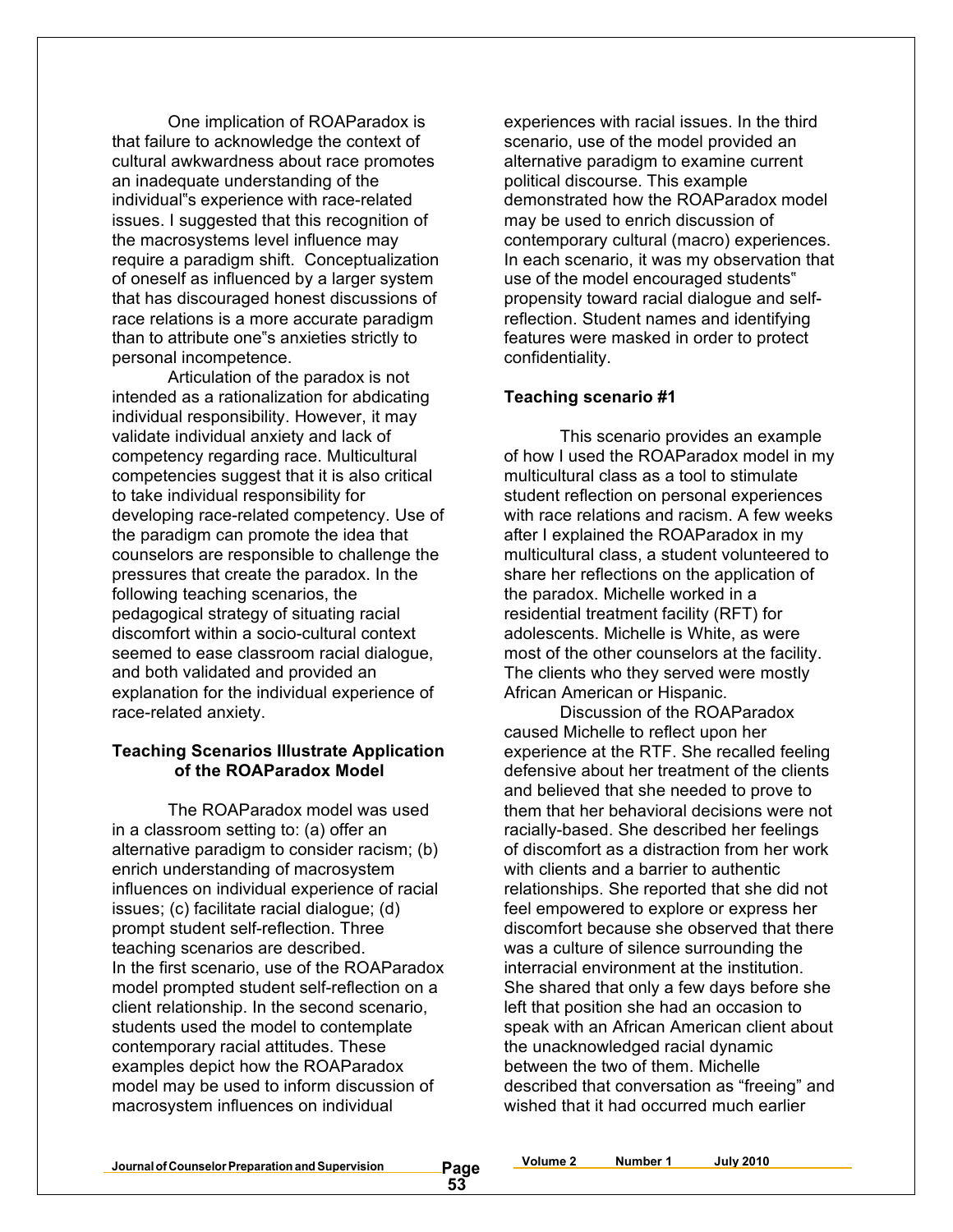than it had. She acknowledged her supposition that the relationship would have been much different if race had been addressed.

After considering the implications of the ROAParadox concept, she reported that she understood her experience at the RTF more clearly. She had believed that she was personally inadequate and flawed for her feelings of discomfort and her awkwardness with the racial dynamic at the facility. The ROAParadox provided a different lens for viewing her RTF experience. This new paradigm illuminated that speaking about race and racial differences was not part of the RTF culture, as the RTF"s culture was a byproduct of the larger culture"s tendency to both fixate on race and avoid racial engagement. In other words, Michelle could see that her own preoccupation and silence about racial issues was a direct parallel to the obsession and avoidance in the larger culture described by the ROAParadox. She reported her belief that she felt more equipped to address racial differences in a counseling relationship based on her understanding of the ROAParadox concept and subsequent classroom discussions. In this case, use of the ROAParadox model: a) invited the student to examine her own fears and anxieties regarding racial interactions; b) offered the student a view of her own experience as situated within the larger sociocultural context and as a byproduct of that context; and c) increased the student"s self-efficacy as she imagined future opportunities to broach the subject of race with clients and supervisors.

#### **Teaching scenario #2**

This scenario exemplifies how I used the ROAParadox model to facilitate classroom discussion of racism at the sociocultural level. I introduced the concept of the color-blind racial attitude and engaged the class in discussion. Color-blind racial attitude is the claim that race is no longer a relevant issue and is often used as a rationale to avoid race as a topic (MacAuliffe, 2008).

I asked students to generate demonstrated examples of color-blind racial attitude. Examples included comments like, "I just see the human race, not skin color" and "I don"t see you as Black". I asked the class to consider color-blind racial attitude using racial identity development theories and the ROAParadox model. Both frameworks provide insight into the avoidance of dialogue about race. Colorblind attitudes which deny or distort the relevance of race are associated with less advanced racial identity development statuses (Gushue & Constantine, 2007). Because of this denial, the color-blind racial attitude leads to avoidance of racial dialogue.

The color-blind racial attitude was confirmed as being inconsistent with multicultural competence. The denial of race as a meaningful factor in determining identity may be seen as a mechanism to avoid dialogue about race. This was illustrated through the use of both racial identity development theories and the ROAParadox model.

The examination of color-blind attitude from different frameworks seemed to create an awareness of the complexity of racism. Students observed that there may be multiple factors that influence an individual"s facility with discussion of racial topics. Students noted that lower level racial identity development status typically indicates that a person will display less ability to manage racial content. The ROAParadox model posits the idea that there are societal pressures to avoid racial discussions as well. Through this discussion, students said that they better understood the critical nature of their ability to broach the topic of race in the therapeutic environment.

#### **Teaching scenario #3**

**54**

This teaching scenario provides an example of how I assisted students in use of the ROAParadox model in my multicultural course as a lens to analyze current events. I invited my class to read the speeches that

**Journal of Counselor Preparation and Supervision** 

| Volume 2 | Number 1 | <b>July 2010</b> |
|----------|----------|------------------|
|          |          |                  |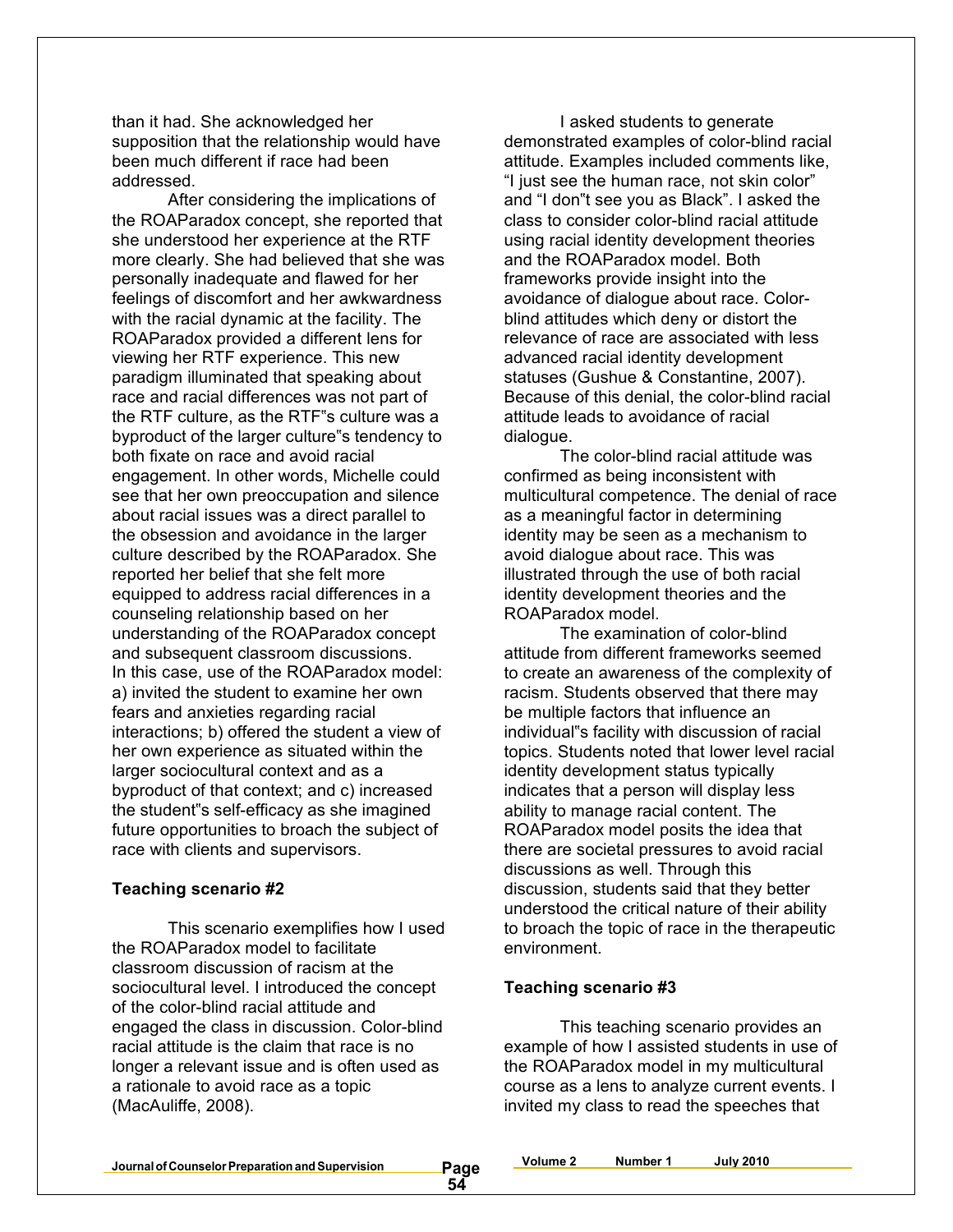characterized current controversy in national politics surrounding racial dialogue. An overview of the speeches is provided here for clarification.

During the 2008 presidential campaign, there was significant controversy reported in the media surrounding comments made by Reverend Jeremiah Wright, who was Senator Obama"s pastor. Wright"s commentary expressed anger toward White people and the policies of the United States. Obama offered a response to the controversial comments in his own speech on race when he characterized the country as being in "a racial stalemate we've been stuck in for years" (Obama, 2008). Several months later, newly appointed Attorney General, Eric Holder made a speech that also sparked controversy when he characterized the United States as having an "ingrained inhibition against talking about race" (United States Department of Justice, 2009). The following excerpt captures the spirit of Holder"s speech.

> …In things racial we have always been and continue to be, in too many ways, essentially a nation of cowards. Though race-related issues continue to occupy a significant portion of our political discussion, and though there remain many unresolved racial issues in this nation, we, average Americans, simply do not talk enough with each other about race….We must find ways to force ourselves to confront that which we have become expert at avoiding… We know, by "American instinct" and by learned behavior, that certain subjects are off limits….Our history has demonstrated that the vast majority of Americans are uncomfortable with, and would like to not have to deal with, racial matters …. We are then free to retreat to our race protected cocoons where much is comfortable and where progress is not really made (United States Department of Justice).

Students were immediately able to identify the consistencies between Holder"s and Obama"s assertions and the ROAParadox. I engaged the class in the following discussion items: (a) What parallels do you see in the public reactions to Wright"s and Holder"s speeches?; (b) Explain what contributed to the controversy sparked by both speeches; (c) In interpretation of this controversy, discuss how one"s race might influence worldview?; (d) How might your interpretations inform your multicultural competence? Students engaged in a conversation about: a) the veracity of the ROAParadox as it related to these speeches; b) race and the political environment; c) media treatment of issues surrounding race; d) the tendency of White Americans to insist that attempts at frank, critical dialogue about racism by African Americans be tempered by reference to how much progress has already been made; e) the nuances of tone as they apply to racial speech; and f) how their increased awareness of these issues extended their level of self-efficacy.

#### **Student responses**

Based on my observation and student feedback, this model has utility for classroom discussions of race and racism. In general, student comments about the ROAParadox model suggested usefulness for understanding individual experience with race within a sociocultural context. Students were willing to engage in discussion about their personal experience with both obsession and avoidance of racial content and shared their own observations that related to the ROAParadox phenomenon.

Furthermore, it was my casual observation that discussions of race relations were eased by my use of the ROAParadox model. I observed a decrease in student defensiveness when discomfort and awkwardness about racism was discussed as a macrosystem phenomenon. Use of the model appeared to be especially helpful in tempering fears regarding language use,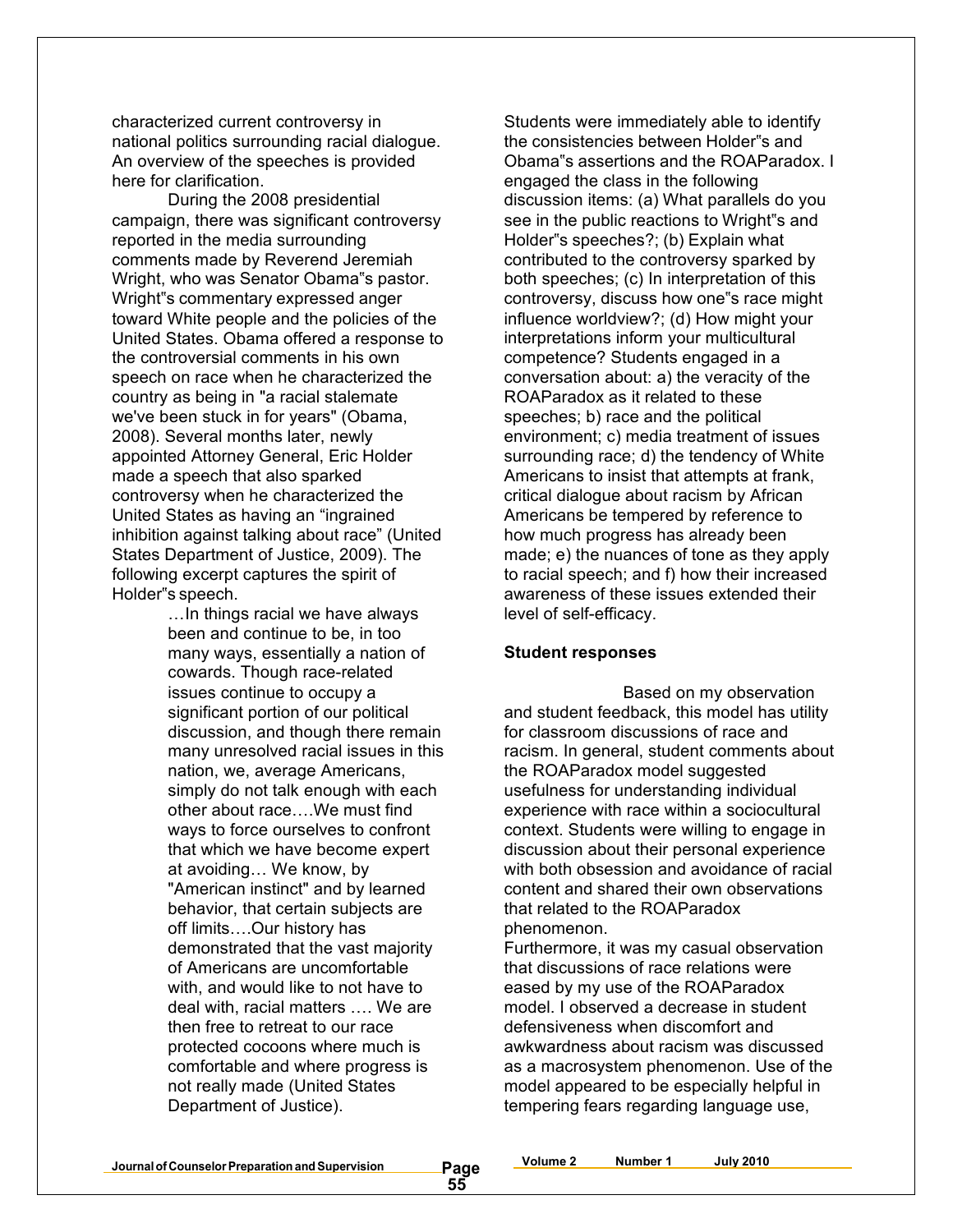and not wanting to "say the wrong thing and offend somebody". Additionally, openness to a range of affective and cognitive responses to racial content was encouraged.

Understanding of the macrosystems influence on their individual experience of race-related issues seemed to be an illuminating experience for students. Students reported that they were able to see their own experiences with race relations within the sociocultural context illustrated by the ROAP phenomenon. They were also able to identify examples of the paradox and its role in individual and cultural events. Students reported that they engaged in significant self-reflection as a part of this learning experience. They reflected specifically on personal and professional race-related situations and reported a range of affective, cognitive, and behavioral responses. From this deeper understanding of the macrosystem influences on individual experiences with race, some students reported increased feelings of self-efficacy regarding their competency in racially-charged situations. Presentation of the ROAParadox model had some unintended consequences as well. In their weekly reflection papers, some students proposed alternative and supplemental interpretations of the model. In conceptualizing these interpretations, they engaged in critical thinking and selfreflection on racial tensions, their own biases, and their own life experiences. Students considered how their personal behaviors related to race have contained both elements of obsession and avoidance. Some students identified a range of affective factors that served as catalysts to promote both obsession and avoidance. They were able to use the model to consider racism on an individual, or microlevel, and on a cultural, or macro-level. In a manner similar to the way an optical illusion can be seen from two different perspectives, one student suggested that the point in the center of the model could alternatively be viewed as the dominant or the oppressed group. The depth of analysis that students

used in their consideration of the model was unanticipated. My goal to facilitate racial dialogue was achieved. In addition, students demonstrated creative and critical analysis of the model and the underlying paradigm.

#### **Discussion**

Counselor educators have widely expressed concerns about the challenges of facilitating race-related learning in the classroom (Alexander, et al., 2005; Day-Vines, et al., 2007; Estrada, et al., 2004; Fier & Ramsey, 2005; Rothschild, 2005; Swigonski, 1999). Student resistance due to anxiety regarding racial dialogue is specifically discussed. The propensity to avoid racial content in counseling is a widely addressed theme throughout the multicultural counseling literature.

I presented the ROAParadox as an alternative paradigm that provides an interpretive lens for examining race relations in the United States. The ROAParadox model is a visual depiction of the phenomenon and was introduced as a teaching strategy to assist educators who want to facilitate discussions of race relations or explore sociocultural variables that provide a context for racial climate. I used this model in my *Multicultural Issues in Counseling* class to explain the racial dynamic created by the recurrent and consistent themes of obsession and avoidance.

It was my observation that use of the ROAParadox model in the teaching scenarios prompted self-reflection regarding race-related issues. The model"s use also provided fodder for rich class discussion and promoted understanding of sociocultural factors that contribute to maintaining the system of racism. These uses are consistent with suggested strategies for the development of multicultural counseling competencies (DeRicco & Sciarra, 2005; Rothschild, 2003; Tomlinson-Clarke & Wang, 1999).

I observed that use of the ROAParadox model facilitated selfunderstanding through a cultural context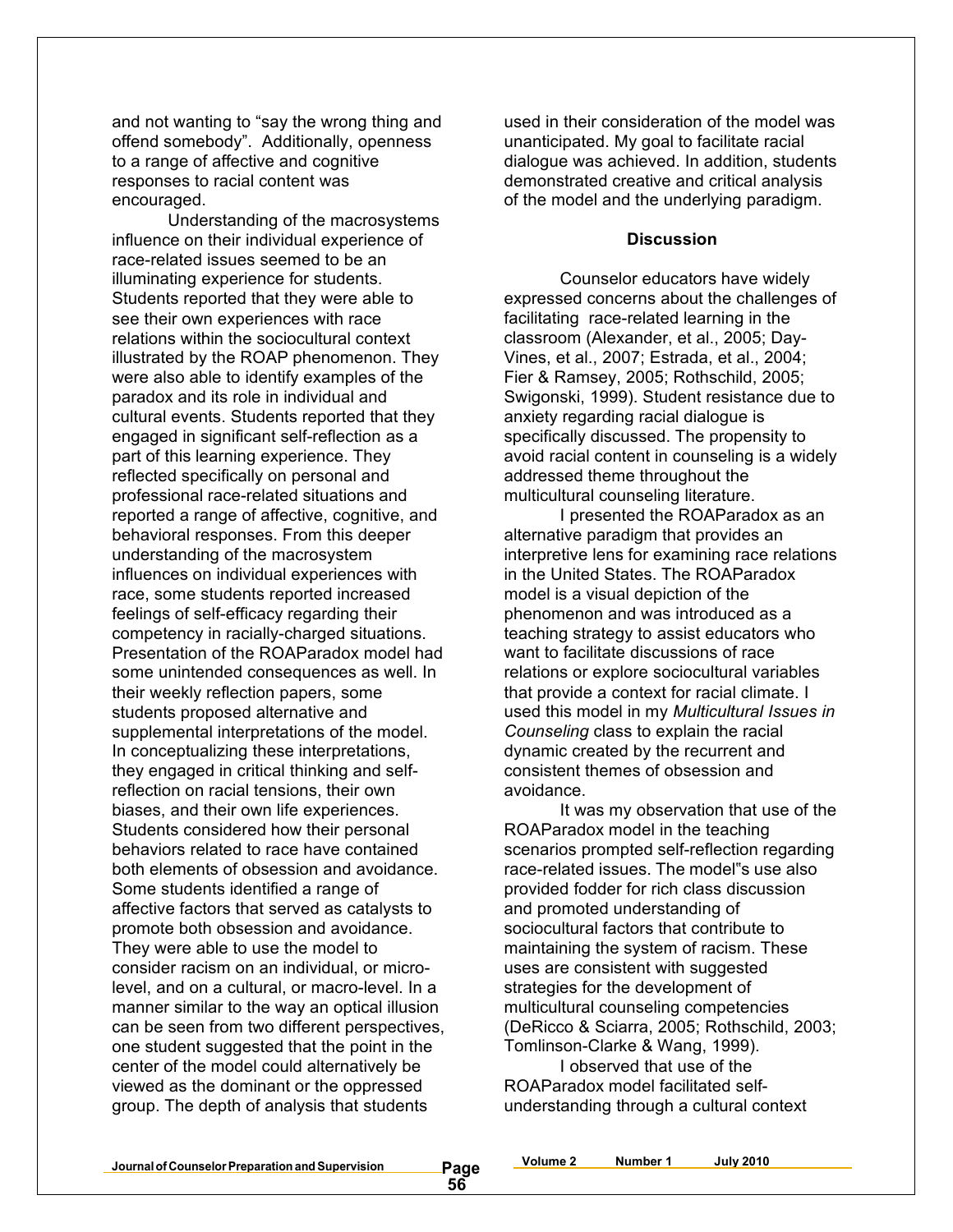and provided an interpretive lens to authenticate individual struggles with racerelated questions. This is consistent with Tomlinson-Clarke and Wang"s (1999) recommendation for the creation of a "paradigm for teaching racial-cultural issues within a training climate that respects practitioners and clients alike as racialcultural people within their sociopolitical contexts" (p. 160). They contended that such a paradigm would be a catalyst for counselors to understand racism beyond the cognitive and intellectual level and more on an affective level.

Affective responses of anxiety and defensiveness were described by Johnson (2006) as having "done more than perhaps anything else to keep us stuck in our current paralysis by preventing each of us from taking the steps required to become part of the solution" (p. vii). The ROAParadox identifies a cultural framework that validates individual feelings of anxiety, defensiveness, and guilt surrounding race relations. The understanding of one"s own racial anxiety as the result of a culturallygenerated and maintained system, versus a result of personal failing or defect, may be experienced as validating and less shamebased. Thus, barriers to engage in racial dialogue may be reduced and mobilization toward dialogue and healing may be encouraged.

The model could be utilized in any course where the sociocultural context of race relations and racism is discussed. The model has primarily been used to facilitate classroom dialogue. However, it could also be used as a supervisory tool to assist counselors-in-training in understanding and navigating racially-charged field experience environments. Estrada, et al., (2004) emphasized that race is not adequately addressed in counselor supervision. The lack of attention to race in supervision is echoed by other researchers (Duan & Roehlke, 2001; Estrada, et al., 2004; Lappin & Hardy, 1997). Teaching scenario #1 in this article is an illustrative example. In this case, the ROAParadox model could have been used as a facilitative tool to initiate

discussion about the role of race among staff and residents and provide challenge and support for the counselor to broach the subject of race and racism with her clients.

There are several limitations to consider regarding the use of the ROAParadox model. First, the model has had limited exposure and use. Second, data regarding its use has been limited to qualitative, self-report, and evaluative feedback. The model has not yet been empirically tested as a strategy for increasing multicultural counseling skills. Further research in the applicability and use of the ROAParadox model is warranted and necessary to ascertain its generalizability to other counselor educators who are interested in facilitating race-related discussions. Further research in the form of a summative, qualitative evaluation is recommended.

Use of the ROAParadox model is predicated on instructor skill in facilitation of race-related dialogues. As with all models used for educational purposes, instructors need to possess adequate competency in the subject area. The ROAParadox model offers an alternative paradigm and teaching strategy for educators who are prepared to engage students in the challenging work of race-related discussion.

#### **References**

- Abate, F. R. (Ed.). (1997). *Oxford Desk Dictionary and Thesaurus*. (American edition). New York: Oxford University Press.
- Alexander, C.M., Kruczek, T., & Ponterotto, J.G. (2005). Building multicultural competencies in school counselor trainees: An international immersion experience. *Counselor Education & Supervision, 44* (4), 255-266.
- American Counseling Association. (2005). *ACA Code of Ethics*. Retrieved July 7, 2010 from

http://www.counseling.org/Resource s/CodeOfEthics/TP/Home/CT2.aspx. Association for Multicultural Counseling and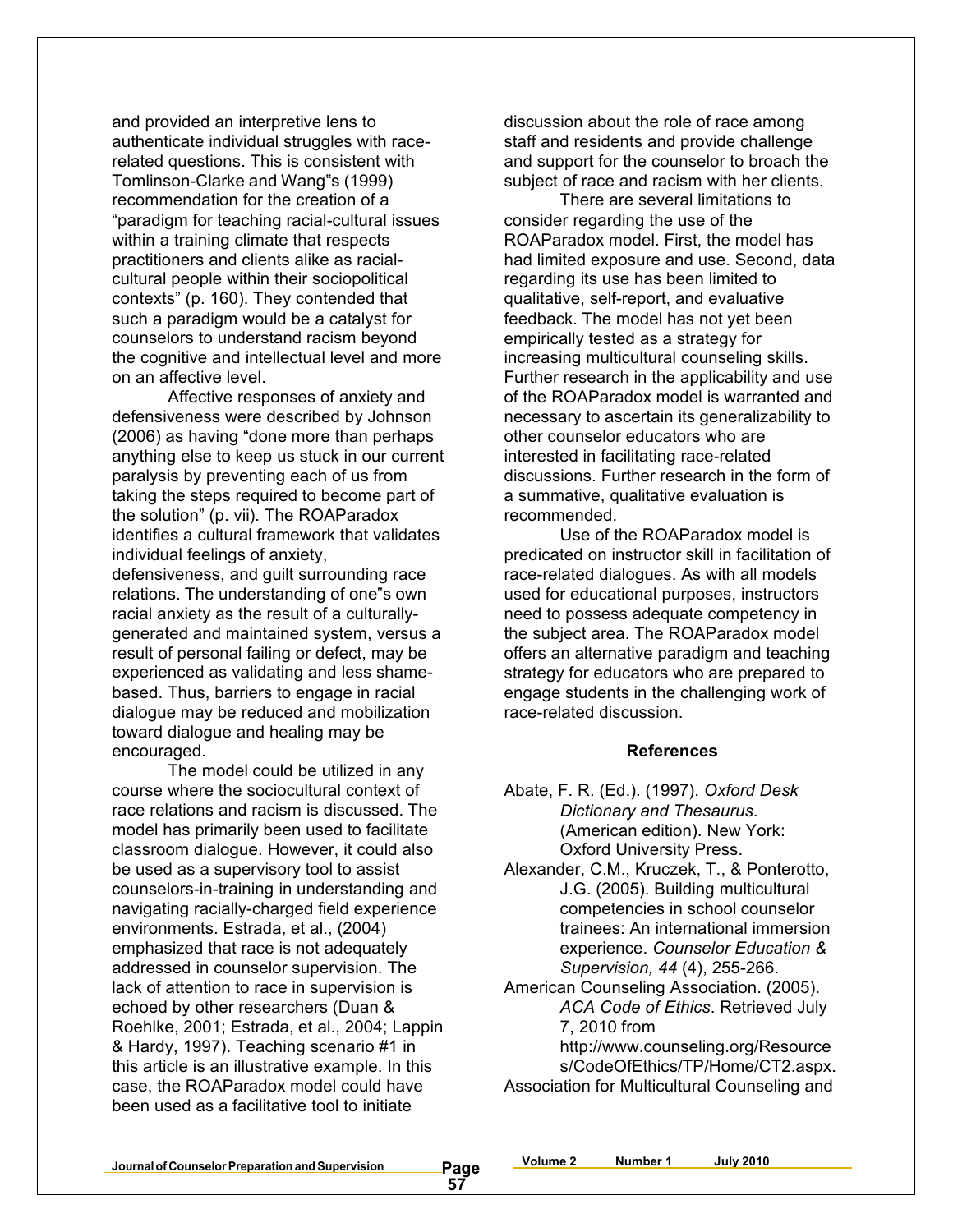Development. (n.d.). *Multicultural Counseling Competencies.* Retrieved July 7, 2010 from http://www.amcdaca.org/amcd/ competencies.pdf.

- Bernard, J.M. & Goodyear, R.K. (2004). *Fundamentals of clinical supervision.* (3rd ed.) Boston: Pearson.
- Bronfenbrenner, U. (1979). *The Ecology of Human Development: Experiments by Nature and Design*. Cambridge, MA: Harvard University Press.
- Castillo, L.G., Conoley, C.W., King, J., Rollins, D., Rivera, S., & Veve, M. (2006). Predictors of racial prejudice in White American counseling students. *Journal of Multicultural Counseling and Development, 34,* 15-26.
- Constantine, M.G. (2007). Racial microaggressions against African American clients in cross-racial counseling relationships. *Journal of Counseling Psychology, 54*, (1), 1- 16.
- Dalton, H. L. (1995). *Racial healing: Confronting the fear between Blacks & Whites*. New York: Dell Publishing Group.
- Day-Vines, N. L., Wood, S. M., Grothaus, T., Craigen, L., Holman, A, Dotson-Blake, K, et al. (2007). Broaching the subjects of race, ethnicity, and culture during the counseling process. *Journal of Counseling and Development 85* (4), 401-409.
- DeRicco, J.N., & Sciarra, D.T. (2005). The immersion experience in multicultural counselor training: Confronting covert racism. *Journal of Multicultural Counseling and Development, 31*(1), 12-19.
- D"Souza, D. (1999). Rethinking racism*.* In F.L. Pincus & H.J. Ehrlich (eds.) Race and ethnic conflict: *Contending views on prejudice, discrimination,* and ethnoviolence (2<sup>nd</sup> ed.) (pp. 429-435). Boulder, CO: Westview Press.
- Duan, C., & Roehlke, H. (2001). A descriptive "snapshot" of cross-racial supervision in university counseling

center internships. *Journal of Multicultural Counseling and Development, 29*, 131-146.

- Estrada, D., Frame, M.W., & Williams, C.B. (2004). Cross-cultural supervision: Guiding the conversation toward race and ethnicity. *Journal of Multicultural Counseling and Development, 32* (Extra), 307-319.
- Fier, E.B., & Ramsey, M. (2005). Ethical challenges in the teaching of multicultural course work. *Journal of Multicultural Counseling and Development, 33,* 94-107.
- Gushue, G.V. & Constantine, M.G. (2007). Color-blind racial attitudes and White racial identity attitudes in psychology trainees. *Professional Psychology: Research and Practice, 38* (3), 321- 328.
- Hudson, J. B., & Hines-Hudson, B. M. (1999). A study of the contemporary racial attitudes of Whites and African-Americans. *The Western Journal of Black Studies*, *23*(1), 22- 34.
- Johnson, A.G. (2006). *Privilege, power, and* difference. (2<sup>nd</sup> ed.). New York: McGraw Hill.
- Kennedy, A. (2007). The elephant in the room. *Counseling Today, 50* (6), 1& 24-25.
- Kivel, P. (1996). *Uprooting racism: How White people can work for racial justice*. Philadelphia, PA: New Society Publishers.
- Lappin, J., & Hardy, K.V. (1997). Keeping context in view: The heart of supervision*.* In T.C. Todd & C.L. Storm (Eds.), *The complete systemic supervisor: Context, philosophy, and pragmatics* (pp. 41- 58). Boston: Allyn & Bacon.
- MacAuliffe, G. (2008). *Culturally alert counseling: A comprehensive introduction.* Thousand Oaks, CA: Sage Publications.
- Michaels, W.B. (2006). *The trouble with diversity: How we have learned to love identity and ignore inequity.*

**Journalof CounselorPreparation andSupervision Page**

**Volume 2 Number 1 July 2010**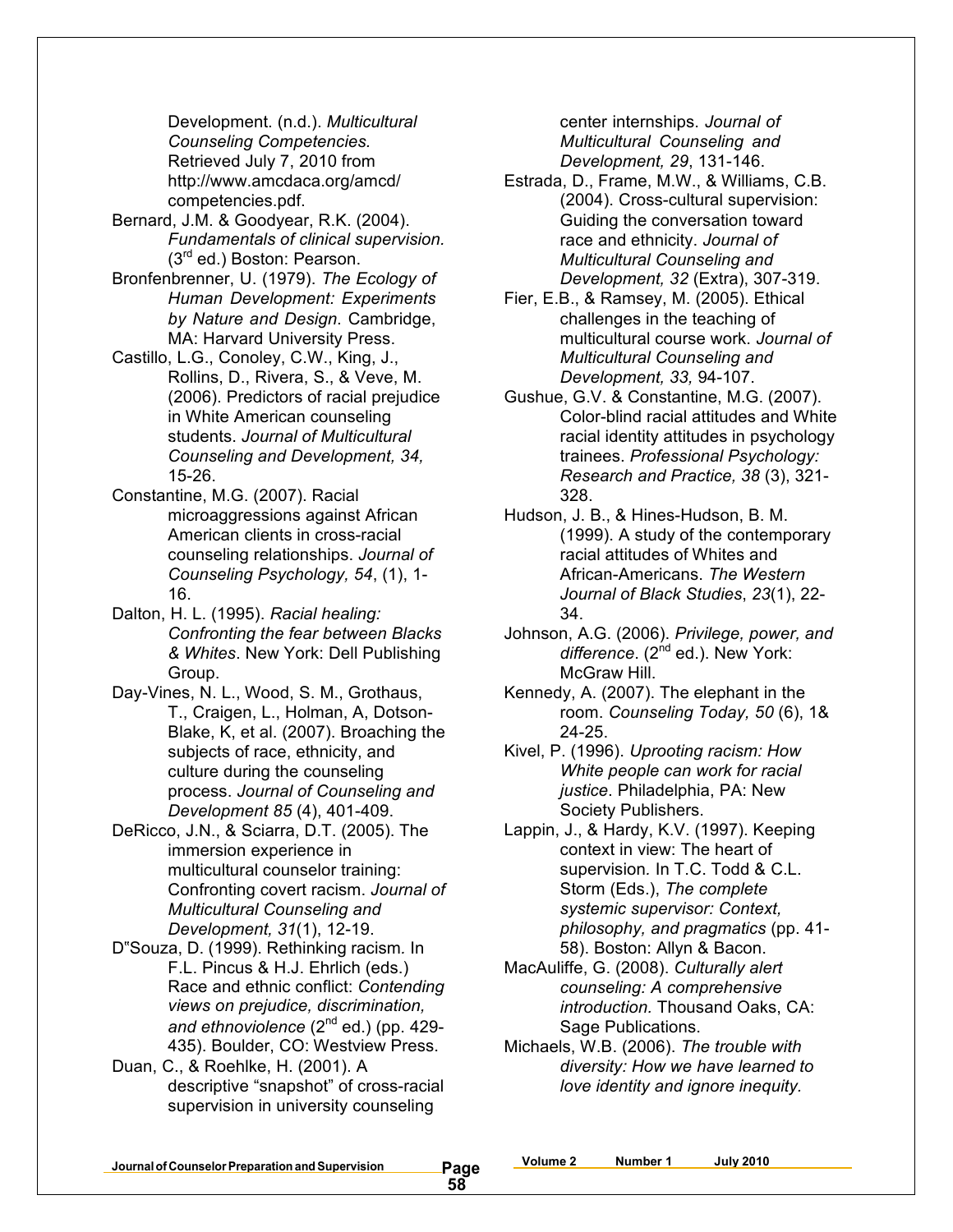New York: Henry Holt and Company.

- Miller, J. & Garran, A.M. (2008). *Racism in the United States: Implications for the helping professions*. Belmont, CA: Thomson Brooks/Cole.
- Mio, J.S., & Barker-Hackett, L. (2003). Reaction papers and journal writing as techniques for assessing resistance in multicultural courses. *Journal of Multicultural Counseling and Development, 33*, 2-16.
- Obama, B. (March 18, 2008). *Remarks as prepared by delivery by Senator Barack Obama: 'A more perfect union'*. Retrieved July 7, 2010 from http://

www.barackobama.com/2008/03/18/ remarks\_of\_senator\_barack\_obam\_ 53.php.

- Rothschild, T. (2003)."Talking Race" in the college classroom: The role of social structures and factors in race pedagogy. *Journal of Multicultural Counseling & Development, 31*, 31- 38.
- Shapiro, T.M. (2004). *The hidden cost of being African American: How wealth perpetuates inequality.* New York: Oxford University Press.
- Shipler, D.K. (1997). *A country of strangers: Blacks and Whites in America.* NY: Vintage Books.
- Steele, J.M. (2008). Preparing counselors to advocate for social justice: A liberation model. *Counselor Education and Supervision, 48*, 74- 85.
- Swigonski, (1999). Ways of Knowing/Oppression and Privilege. In M. S. Kiselica (ed.) *Confronting prejudice and racism during multicultural training* (pp. 155-167). Alexandria: ACA.
- Terkel, S. (1992). *Race: How Blacks and Whites think and feel about the American obsession.* New York: Doubleday Publishing.
- Tomlinson-Clarke, S., & Wang, V.O. (1999).

A paradigm for racial-cultural training in the development of counselor cultural competencies. In M. S. Kiselica (ed.) *Confronting prejudice and racism during multicultural training* (pp. 155-167). Alexandria: ACA.

- United States Department of Justice. (February 18, 2009). *Remarks as Prepared for Delivery by Attorney General Eric Holder at the Department of Justice African American History Month Program*. Retrieved July 7, 2010, from http://www.justice.gov/ag/speeches/ 2009/ag-speech-090218.html
- Utsey, S.O., Gernat, C.A., Hammar, L. (2005). Examining White counselor trainees" reactions to racial issues in counseling and supervision dyads. *The Counseling Psychologist, 33,* (4), 449-478.
- Watt, S.K., Curtis, G.C., Drummond, J, Kellogg, A.H., Lozano, A, Nicoli, G.T., & Rosas, M. (2009). Privileged identity exploration: Examining counselor trainee"s reactions to difficult dialogues. *Counselor Education and Supervision, 49* (2), 86-105.
- Willow, R.A. (2003). *Propensity to engage in interracial dialogue on race: A descriptive study of participants and contributing factors*, Dissertation Abstracts International, Section A: Humanities & Social Sciences, Vol. 64 (12-A), 4640.
- Willow, R.A. (2008). Lived experience of interracial dialogue on race: Proclivity to participate. *Journal of Multicultural Counseling and Development, 36* (1), 40-51.
- Zhang, N. & Burkard, A.W. (2008). Client and counselor discussions of racial and ethnic differences in counseling: An exploratory investigation. *Journal of Multicultural Counseling and Development, 36*, (2), 77-87.

**Journalof CounselorPreparation andSupervision Page**